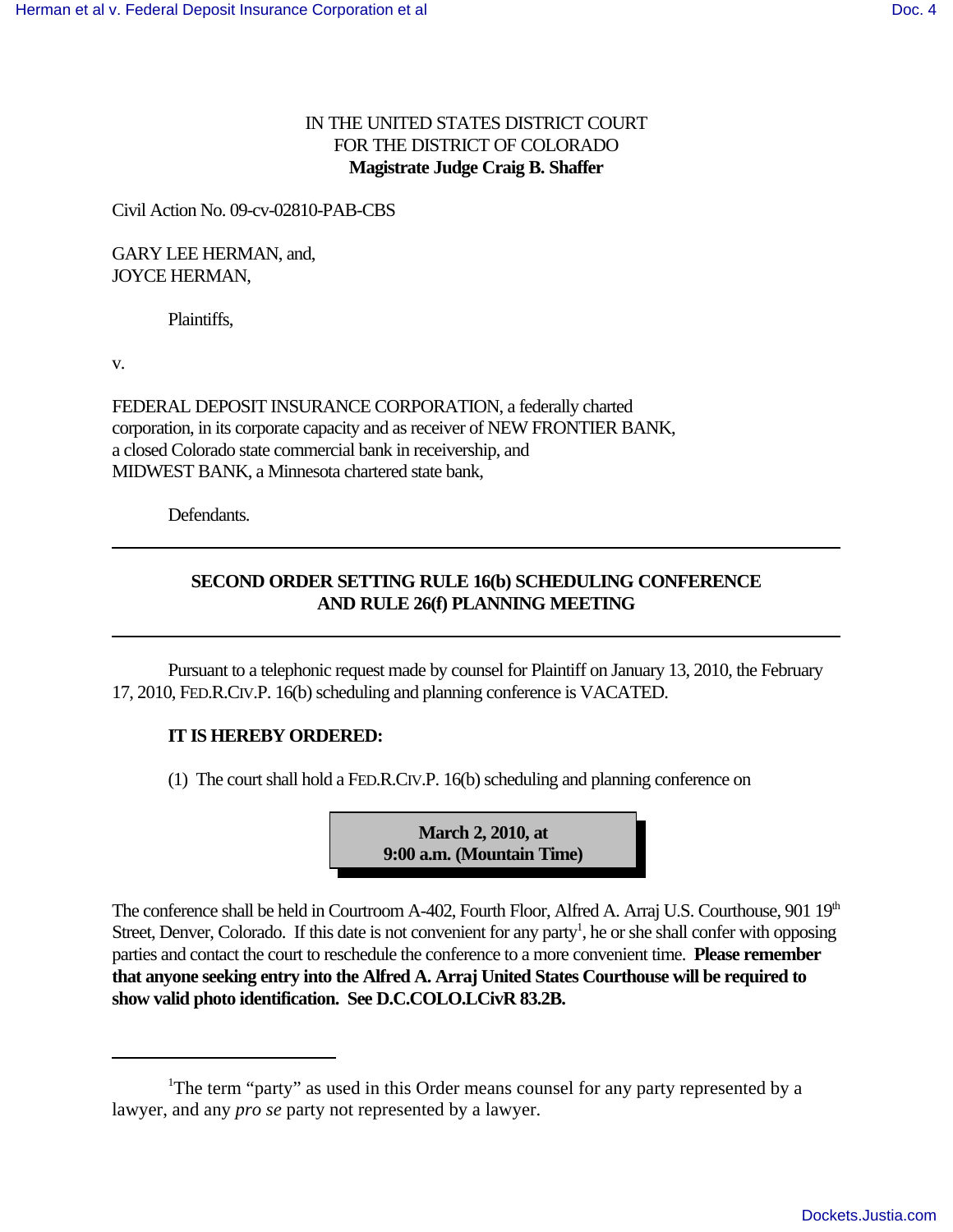A copy of instructions for the preparation of a scheduling order and a form scheduling order can be downloaded from the "Forms" section on the Court's website (http://www.cod.uscourts.gov/Forms.aspx) under the heading "Standardized Order Forms". Effective December 1, 2009, the court modified the standard scheduling order and added a specialized scheduling order for administrative record review matters. Parties shall submit a proposed scheduling order that complies with the Local Rules in effect after December 1, 2009.

The parties shall submit their proposed scheduling order, pursuant to District of Colorado Electronic Case Filing ("ECF") Procedures V.L., on or before:

> **5:00 p.m. (Mountain Time) on February 25, 2010**

Attorneys and/or *pro se* parties not participating in ECF shall submit their proposed scheduling order on paper to the Clerk's Office. However, if any party in the case is participating in ECF, it is the responsibility of that party to submit the proposed scheduling order pursuant to the District of Colorado ECF Procedures.

The plaintiffs shall notify all parties who have not yet entered an appearance of the date and time of the scheduling/planning conference, and shall provide a copy of this Order to those parties.

(2) In preparation for the scheduling/planning conference, the parties are directed to confer in accordance with FED.R.CIV.P. 26(f), on or before:

**February 9, 2010**

The court strongly encourages the parties to meet face to face, but should that prove impossible, the parties may meet by telephone conference. All parties are jointly responsible for arranging and attending the Rule 26(f) meeting.

During the Rule 26(f) meeting, the parties shall discuss the nature and basis of their claims and defenses and the possibilities for a prompt settlement or resolution of the case, make or arrange for the disclosures required by FED.R.CIV.P. 26(a)(1), and develop their proposed scheduling/discovery plan. The parties should also discuss the possibility of informal discovery, such as conducting joint interviews with potential witnesses, joint meetings with clients, depositions via telephone, or exchanging documents outside of formal discovery.

In those cases in which: (i) the parties' substantive allegations involve extensive computergenerated records; (ii) a substantial amount of disclosure or discovery will involve information or records in electronic form (*i.e.,* e-mail, word processing, databases); (iii) expert witnesses will develop testimony based in large part on computer data and/or modeling; or (iv) any party plans to present a substantial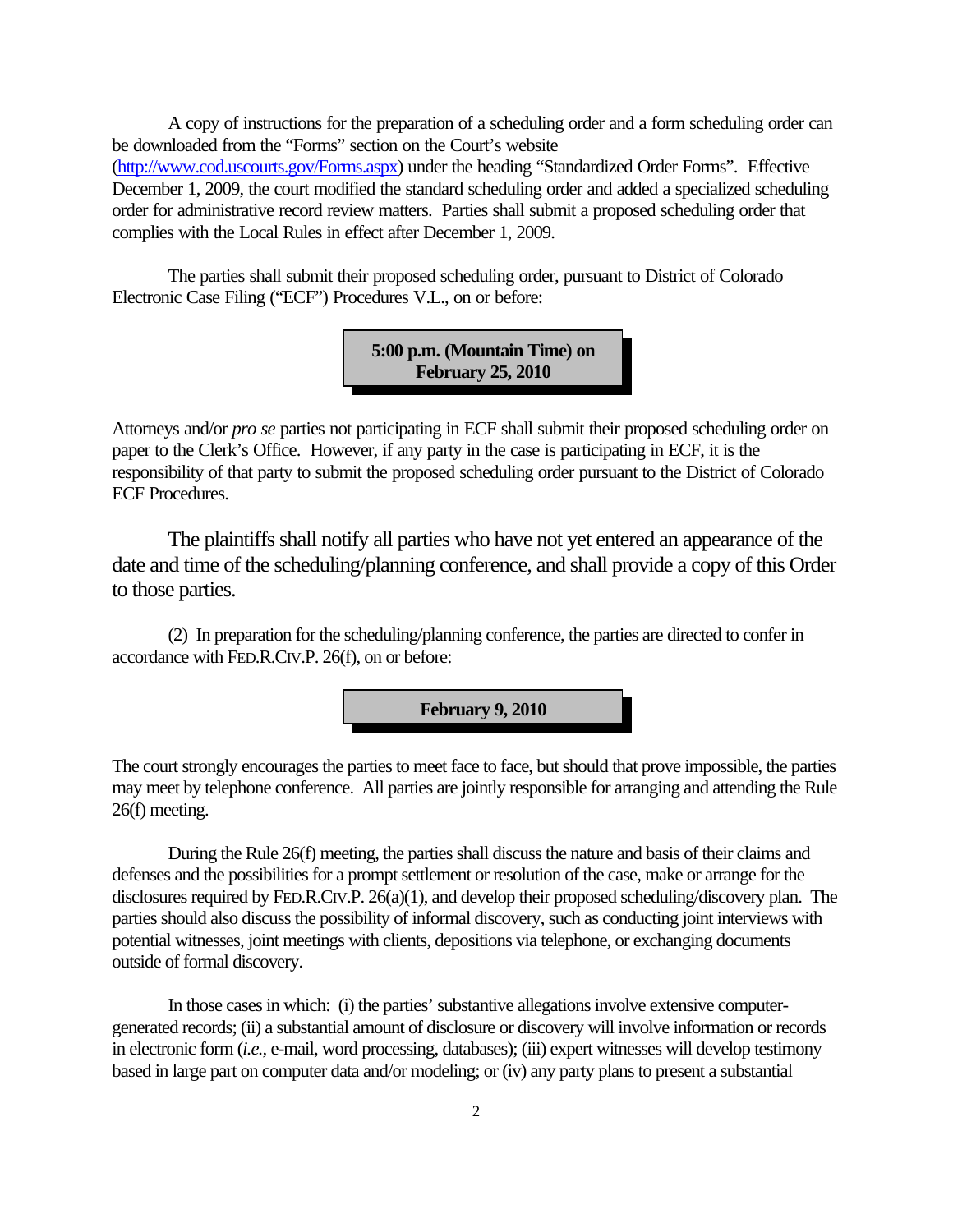amount of evidence in digital form at trial, the parties shall confer regarding steps they can take to preserve computer records and data, facilitate computer-based discovery and who will pay costs, resolve privilege issues, limit discovery costs and delay, and avoid discovery disputes relating to electronic discovery. The parties shall be prepared to discuss these issues, as appropriate, in the proposed Scheduling Order and at the scheduling and planning conference.

These are the minimum requirements for the Rule 26(f) meeting. The parties are encouraged to have a comprehensive discussion and are required to approach the meeting cooperatively and in good faith. The parties are reminded that the purpose of the Rule 26(f) meeting is to expedite the disposition of the action, discourage wasteful pretrial activities, and improve the quality of any eventual trial through more thorough preparation. The discussion of claims and defenses shall be a substantive, meaningful discussion.

The parties are reminded that pursuant to FED.R.CIV.P. 26(d), no discovery shall be sought prior to the Rule 26(f) meeting.

(3) The parties shall comply with the mandatory disclosure requirements of FED.R.CIV.P. 26(a)(1) on or before:

**February 25, 2010**

Counsel and parties are reminded that mandatory disclosure requirements encompass computer-based evidence which may be used to support claims or defenses. Mandatory disclosures must be supplemented by the parties consistent with the requirements of FED.R.CIV.P. 26(e). Mandatory disclosures and supplementation are not to be filed with the Clerk of the Court.

(4) This matter also is referred to Magistrate Judge Shaffer for settlement purposes and with the authority to convene such settlement conferences and direct related procedures as may facilitate resolution of this case. The scheduling and planning conference is not a settlement conference, and no client representative is required to appear. Nonetheless, to facilitate an early evaluation for the possibility of settlement, parties participating in ECF shall e-mail a *brief* (15 pages or less, including any attachments) Confidential Settlement Statement in PDF format to **Shaffer\_Chambers@cod.uscourts.gov** on or before **5:00 p.m. (Mountain Time) on February 25**, **2010**.

This statement shall briefly outline the facts and issues involved in the case, and the possibilities for settlement, including any settlement authority from the client. Confidential settlements that are over fifteen (15) pages are to be submitted to the court as hard copies and shall be delivered to the office of the Clerk of the Court in an envelope marked "PRIVATE PER MAGISTRATE JUDGE SHAFFER'S ORDERS".

Attorneys and/or *pro se* parties not participating in ECF shall submit a single copy of their confidential settlement statement, on paper and marked "Personal and Confidential," either by hand